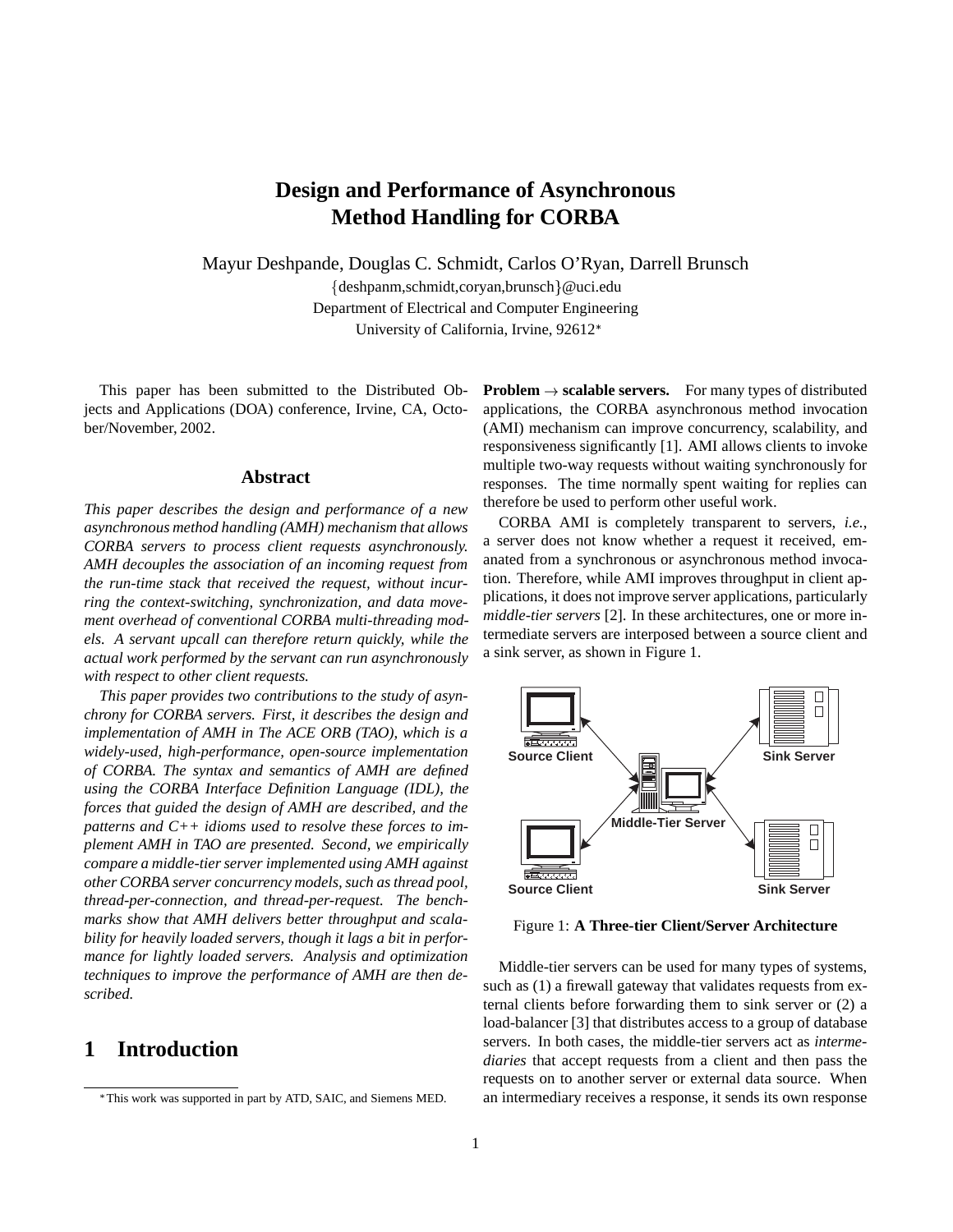back to the source client.

The general behavior of a middle-tier server is summarized in Figure 2, where a middle-tier server blocks awaiting a re-



Figure 2: **Conventional CORBA Middle-tier Server Interactions**

ply to return from a sink server. The following steps typically occur in this type of server:

- 1. The source client invokes an operation on the middle-tier server
- 2. The middle-tier server processes the request and invokes an operation on a sink server
- 3. The sink server processes the operation
- 4. The sink server returns the data to the middle-tier server and
- 5. The middle-tier server returns the data to the client.

Unlike ordinary source clients, middle-tier servers must communicate with multiple source clients and sink servers. They must therefore be highly scalable to avoid becoming a bottleneck. A common way to improve the throughput of a middle-tier server is to multi-thread it using various concurrency models [4], such as thread pool, thread-per-connection, or thread-per-request. In these models, threads can process new incoming client requests even while other threads are blocked waiting to receive a response from a sink server. Due to the cost of thread creation, context switching, synchronization, and data movement, however, it may not be scalable to have many threads in the server. In particular, each of the above concurrency models have the following limitations:

 **Thread pool**—The number of threads in the pool limits the throughput of the thread pool model. For example, if all threads are blocked waiting for replies from sink servers no new requests can be handled, which can degrade the throughput of busy middle-tier servers.

- **Thread-per-request**—If each request creates a new thread, this concurrency model may not scale when a high volume of requests spawns an excessive number of threads.
- **Thread-per-connection**—The server can also run out of threads in this model if a large number of clients connect to the server at once. Moreover, if a server is busy processing a client's request, that client can open a new connection to send a new request. If the server is slow in processing a client request, a single client may create a large number of connections and threads on the server, further slowing it down.

The overhead for threads motivates the need for another way to increase middle-tier server scalability. Unfortunately, these servers cannot leverage the benefits of AMI fully since AMI only provides asynchrony to clients. In a middle-tier server, therefore, outgoing requests can use AMI to return control from the ORB (Object Request Broker) quickly, but the request handler for incoming requests must remain active until a response can be returned to the source client. In particular, each request needs its own activation record, which effectively restricts a request/response pair to a single thread in standard CORBA.

**Solution**  $\rightarrow$  **Asynchronous method handling.** Asynchronous method handling (AMH) is a technique that extends the capabilities of AMI from CORBA clients to CORBA servers. AMH is a CORBA-based variant of the *continuation model* [5], which allows a program's run-time system to transfer the control of a method closure from one part of the program to another. AMH is useful for many types of applications, particularly middle-tier servers in multi-tiered distributed systems.

Figure 3 illustrates the sequence of steps involved in handling a request by an AMH-enabled middle-tier server. Each of these steps is described below:

- 1. The source client invokes an operation on the middle-tier server
- 2. The middle-tier server uses AMH to store information about the client request in a heap-allocated object called ResponseHandler and returns control to the ORB immediately
- 3. The sink server processes the request
- 4. The sink server returns the data to the middle-tier server and
- 5. The middle-tier server fetches the corresponding ResponseHandler and uses it to send the reply data back to the client.

Since the middle-tier server need not block waiting to receive a response, it can handle many requests concurrently using a single thread of control.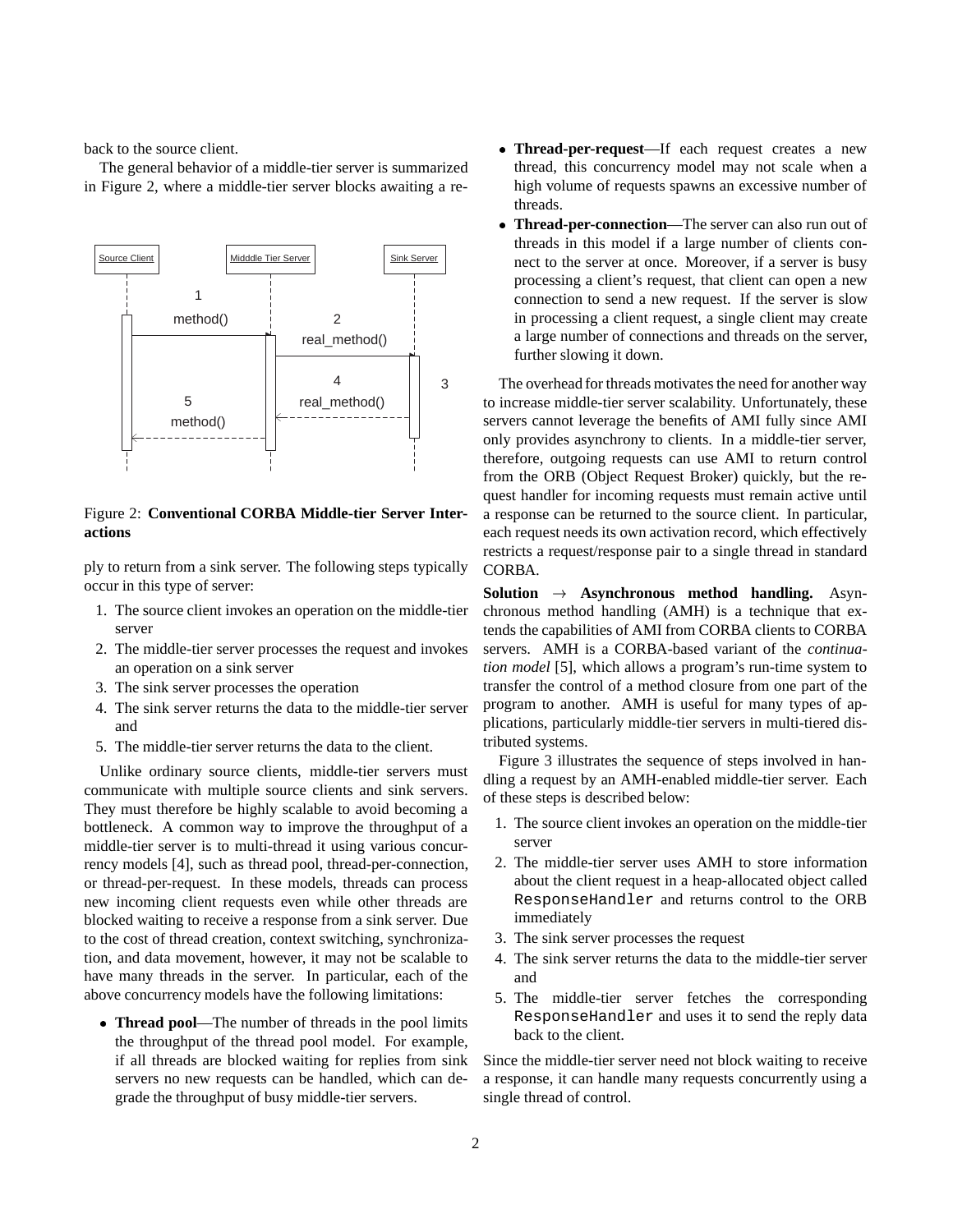

Figure 3: **AMH CORBA Middle-tier Server Interactions**

Adding AMH to a middle-tier server that also uses the AMI callback model yields a server that can take full advantage of asynchrony. Such an AMI/AMH server has many of the same properties of a message-oriented middleware (MOM) [6] system, which is well suited for middle-tier servers. Much as AMI allows a client application to provide a reply handler object to an ORB, AMH allows an ORB to provide a response handler object to a server application's servant. The server application can either return a response via this response handler during the servant upcall or at some point later during the server's execution, obviating the need to use threads to achieve concurrency.

**Paper outline.** The remainder of this paper is organized as follows: Section 2 specifies the AMH capabilities using the CORBA interface definition language (IDL); Section 3 describes the challenges faceed while designing and implementing AMH and how we resolved them using patterns and C++ idioms; Section 4 illustrates with an example how AMH can be applied and the inner workings of AMH; Section 5 examines the results of empirically comparing TAO's AMH implementation with other common server concurrency models, such as thread-per-connection and thread pool; Section 6 outlines future enhancements and research directions related to AMH; Section 7 compares our work on AMH with related research; and Section 8 presents concluding remarks.

# **2 The Asynchronous Method Handling Specification**

This section describes the interface and semantics of AMH. We specify AMH using OMG IDL so that it can be implemented in CORBA-compliant ORBs and mapped to many programming languages. Since AMH is not yet part of the Object Management Group (OMG) CORBA standard [7], an IDL specification provides a common schema for describing AMH.

As with the CORBA AMI specification, we define the semantics of AMH using "implied-IDL." Implied-IDL refers to additional IDL that the IDL compiler "logically" generates based on the standard IDL declarations it parses.<sup>1</sup> The original IDL and the implied IDL are then compiled into stubs and skeletons.

To focus our discussion, we use the following IDL interface for all our examples:

```
module Stock {
  exception Invalid_Stock_Symbol {};
  interface Quoter {
    long get_quote (in string stock_name)
      raises (Invalid_Stock_Symbol);
  };
};
```
The AMH implied-IDL for the above Stock::Quoter interface is:

```
module Stock
```
{

```
// Forward declarations.
  local interface AMH_QuoterResponseHandler;
  valuetype AMH_QuoterExceptionHolder;
  // The AMH skeleton.
  local interface AMH_Quoter {
    // The AMH operation.
    void get_quote
      (in AMH_QuoterResponseHandler handler,
       in string stock_name);
  };
  // The AMH ResponseHolder.
  local interface AMH_QuoterResponseHandler {
    // Operation to send asynchronous reply
    void get_quote (in long return_value);
    // Operation to asynchronous exception.
    void get_quote_excep
      (in AMH_QuoterExceptionHolder holder);
  };
  // Exception Holder for raising AMH exceptions.
  valuetype AMH_QuoterExceptionHolder {
    void raise_get_quote ()
         raises (Invalid_Stock_Symbol);
 };
};
```
We next describe the rules by which the additional interfaces are generated.<sup>2</sup> The implied-IDL for AMH has three new generated interfaces that we describe below.

**The AMH Skeleton.** The AMH skeleton (AMH\_Quoter) is the AMH version of a normal skeleton. A skeleton demarshals method arguments, invokes an upcall to the designated

 $1$ In the case of TAO, this is triggered by specifying the  $-GH$  option to TAO's IDL compiler.

 $2$ Though we use the Quoter interface to illustrate the generation of implied-IDL, the rules themselves can be applied to any IDL interface.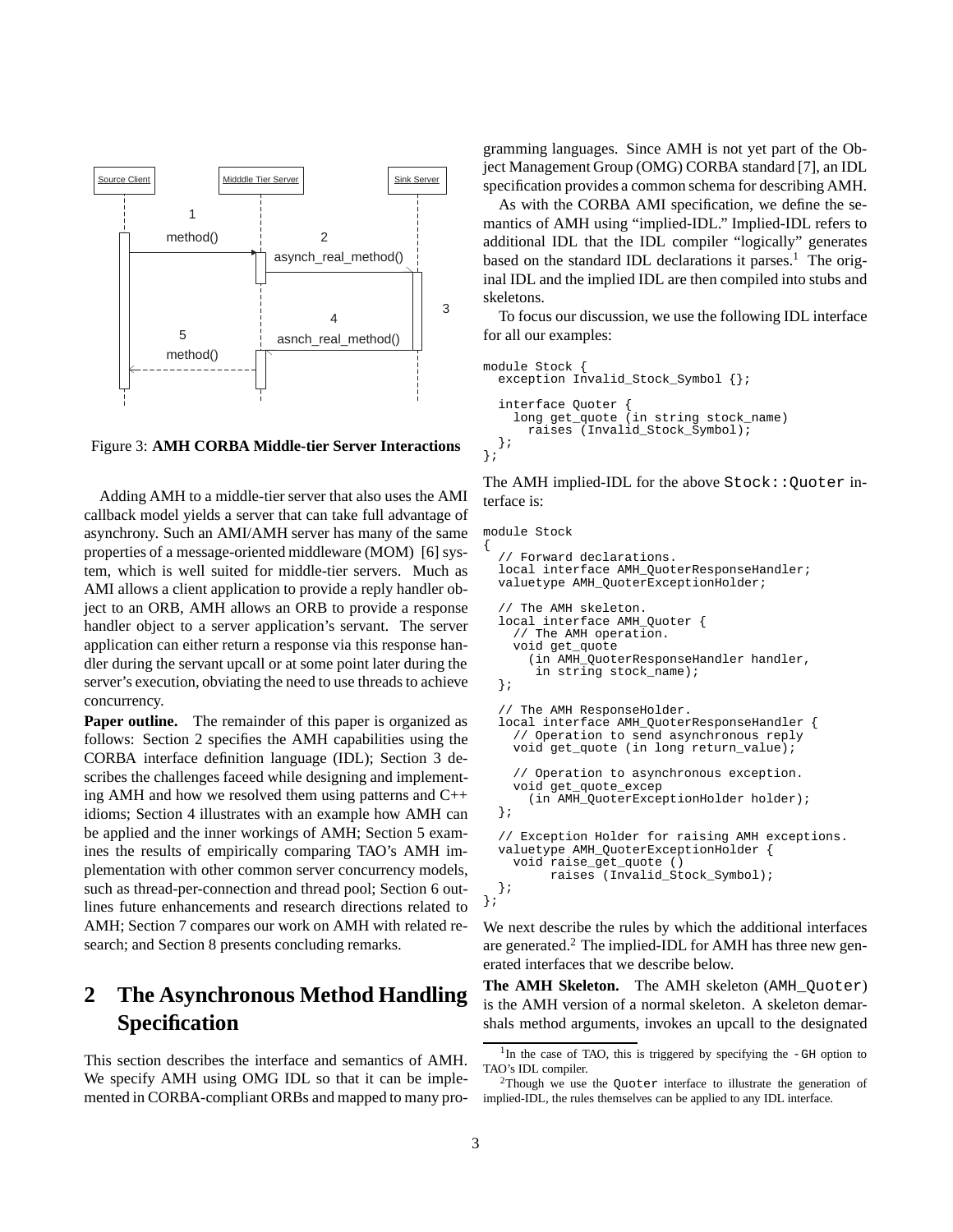servant method with these arguments, and marshals any return/out parameters. All operations in an AMH skeleton can return control back to the ORB immediately, *i.e.*, they need not block while the server processes the invocation.

The AMH skeleton interface contains all the operations specified in the original interface. However, the signatures of the AMH skeleton operations (which we refer to as *asynchronous operations*) are different from the original operations in the following ways:

- The in and inout parameters in each operation of the original IDL interface are mapped to in parameters for each asynchronous operation.
- An extra in parameter of type ResponseHandler (described below) is passed as the first argument.
- The asynchronous operation has a void "return" type.
- The out and return arguments are omitted from the asynchronous operation.

When used in conjunction with some straightforward programming idioms shown in Section 4.1, these changes enable an asynchronous operation to return immediately. In contrast, a non-AMH operation must wait for the processing of an upcall to complete before it can return control back to the ORB. The AMH ResponseHandler. The ResponseHandler

(AMH\_QuoterResponseHandler) object stores the relevant client request information. All operations in the original interface are present in the ResponseHandler interface. Invoking a ResponseHandler operation sends a reply (out/inout/return values) to the client .

The implied-IDL AMH\_QuoterResponseHandler interface is related to the Quoter interface as follows:

- The out, inout, or return values for an operation in the original interface are mapped to in parameters in the corresponding method of the ResponseHandler interface.
- The in parameters for an operation in the original interface are omitted in the corresponding operation of the ResponseHandler.
- All ResponseHandler operations have a void "return" type.

All implied-IDL ResponseHandlers are *local interfaces*, *i.e.*, they are always collocated in the address space of the server. Although they appear as regular CORBA objects to server programmers, they cannot be passed or accessed outside of the server's address space. Another special characteristic of a ResponseHandler is that it can be invoked only once. Invoking it more than once raises the BAD\_INV\_ORDER system exception in the servant.

Any ORB-specific state that is needed to send a reply to the client is stored in a base ResponseHandler class. This state includes the connection on which the request arrived and the service context of the request. All derived ResponseHandlers (*e.g.*, the AMH\_ QuoterResponseHandler) can be viewed as deriving from the base ResponseHandler. The base ResponseHandler is not specified by any implied-IDL; in TAO we implement this interface in the concrete class TAO\_AMH\_ResponseHandler.

The AMH ResponseHandler also contains an *exception operation* (get\_quote\_excep()) for every operation (get\_quote()) in the original IDL interface. The exception operation coordinates with the ExceptionHolder (see next paragraph) and the stored state to return the exception to the client.

**The AMH exception holder.** The ExceptionHolder (AMH\_QuoterExceptionHolder) object is used to store a user- or system-defined exception. It is also used by the exception operation (Section 2) to send an exception to the client. The AMH Exception Holder is generated according to the following rules:

- For every operation  $(\text{get\_quote}())$  in the original interface, a corresponding *raise operation* (raise\_get\_ quote()) is present in the exception holder.
- The signature of the raises clause of the raise operation matches the raises clause of the corresponding original operation exactly.

# **3 Resolving AMH Design Challenges**

TAO's AMH implementation was designed to resolve the following challenges:

- Providing complete client transparency
- Ensuring AMH servants have the same semantics as non-AMH servants
- Minimizing memory footprint and
- Simplifying maintainability and evolution of AMH functionality.

This section describes how we designed AMH to resolve these challenges.

### **3.1 Challenge 1: Providing Complete Client Transparency**

**Problem.** AMH is purely a server mechanism. It should therefore be completely transparent to clients, which must not require changes to interact with an AMH server.

**Solution.** The AMH skeleton (AMH Ouoter) interface is a server-specific interface that is not visible to clients. The AMH skeleton is transparent to the client because it masquerades as the original server (Quoter) interface and receives and handles all the client operation invocations. We use the Quoter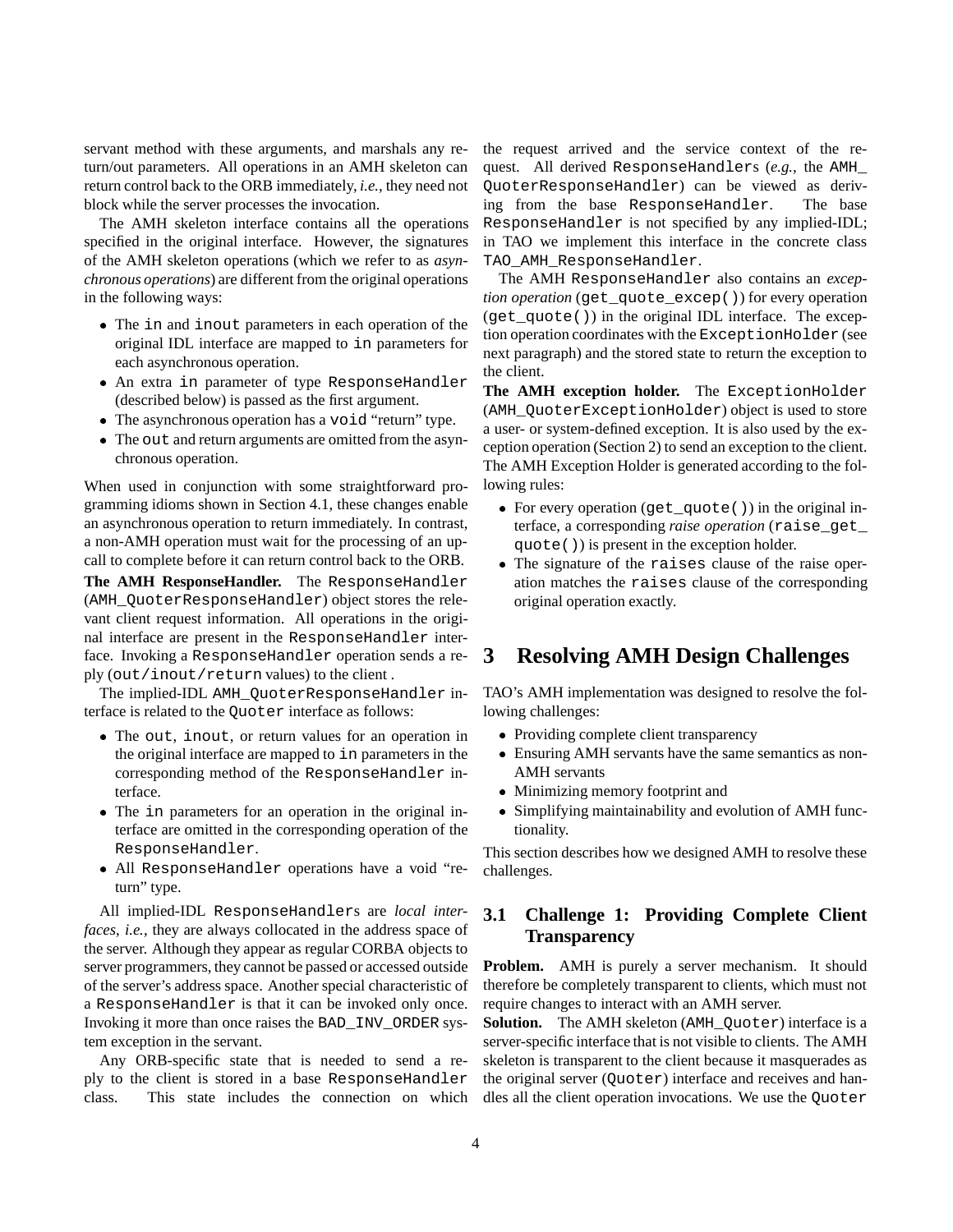interface as a concrete example below to demonstrate how the masquerade works.

In the \_this() method of AMH\_Quoter, we return a Quoter object reference instead of an AMH\_Quoter object reference, which implies that the AMH\_Quoter servant has registered itself to implement the Ouoter interface. The \_this() code is shown below:

```
class AMH_Quoter
  : public virtual PortableServer::ServantBase
{
public:
 Stock::Quoter *_this ();
};
```
When the object reference exported by this AMH Ouoter servant is narrowed by the client, the resulting reference is a Quoter and not an AMH\_Quoter. Whenever the client invokes an operation on the Quoter, the operation parameters are marshaled using the Quoter stub.

On the server, the AMH\_Quoter skeleton demarshals the arguments it is passed by the ORB. The logic to demarshal the arguments for an AMH\_Quoter that have been marshaled using the Quoter interface are generated automatically by TAO's IDL compiler since the rules to generate the AMH\_Quoter implied-IDL from the original Quoter IDL are specified rigorously (Section 2). The client is therefore oblivious to whether its request is handled synchronously or asynchronously. Moreover, the is\_a() method of the AMH\_Quoter is also changed to return true when the object reference being tested is a Quoter, thereby making the AMH Ouoter completely transparent to the client.

### **3.2 Challenge 2: Ensuring AMH Servants have the Same Semantics as non-AMH Servants**

**Problem.** Server application developers should be able to program AMH servants largely like they do non-AMH servants. For example, the semantics of registering AMH servants with the POA (Portable Object Adapter) and the interaction with the ORB should be the same as with non-AMH servants. Having the same semantics simplifies ease of use and yields faster adoption of the AMH mechanism.

**Solution.** If the application programming interface between the AMH servant to the ORB and POA is kept the same as a non-AMH servant, the semantics of use of AMH servants is the same as non-AMH servants. AMH servants differ from non-AMH servants in the skeleton classes they derive from. Thus, if all changes required for asynchrony are restricted to AMH skeletons, then we can provide the required guarantee of semantics.

In TAO, the ResponseHandler is created by the AMH skeleton (Section 4.2.1). In turn, the ResponseHandler duplicates certain ORB data structures that it needs (Section 4.2.2). Thus, by taking on the responsibility for creating the ResponseHandler, the AMH skeleton has made asynchrony transparent to the ORB and the POA, from an application developer perspective.

This design provides maximum flexibility, while requiring minimal changes to existing servant code. For example, AMH servants can be registered in any POA, even along with normal servants. No new POA-Policies need to be defined to make a servant asynchronous. AMH servants can be created and used just as any other servant. Also, the ORB transparency makes AMH orthogonal to the threading model in the server; AMH servants can be used in any multi-threaded server, *e.g.*, threadper-connection or thread pool, supported by TAO.

## **3.3 Challenge 3: Minimizing Memory Footprint**

**Problem.** Memory footprint is crucial to many types of embedded systems and increases in memory footprint can reduce the benefits of using an ORB for memory-constrained embedded systems. Thus, clients residing in embedded systems that need to contact an AMH server must not pay any significant memory penalty.

**Solution.** We followed the following three guidelines to minimize memory footprint:

- Confine all changes required in the ORB for the AMH mechanism to a server-specific library that pure clients do not link.
- Restrict all IDL generated code for implementing AMH to skeleton files.
- If IDL generated code is needed in the stub files, make the classes abstract in the stub files and define their implementation by deriving form these abstract classes in the skeleton files.

All ORB-related AMH code is subsetted into the PortableServer library. Since this is a server library, pure clients never link with it. In addition, since we ensured that AMH servers are completely transparent to clients, pure clients need no additional functionality(and hence no additional code or memory) to contact AMH servers.

Clients compiled with stub files that have been generated without the AMH option ('-GH' flag) have no AMH-related code in their stub files. If for some reason clients must be linked with stub files that have been generated with the AMH option, they still pay minimal memory overhead. The ResponseHandler (AMH\_ QuoterResponseHandler) is the only class that needs to be present in the stub files (Section 3.4, Figure 4). Since this class is declared *abstract* in the stub header file, it requires no definition.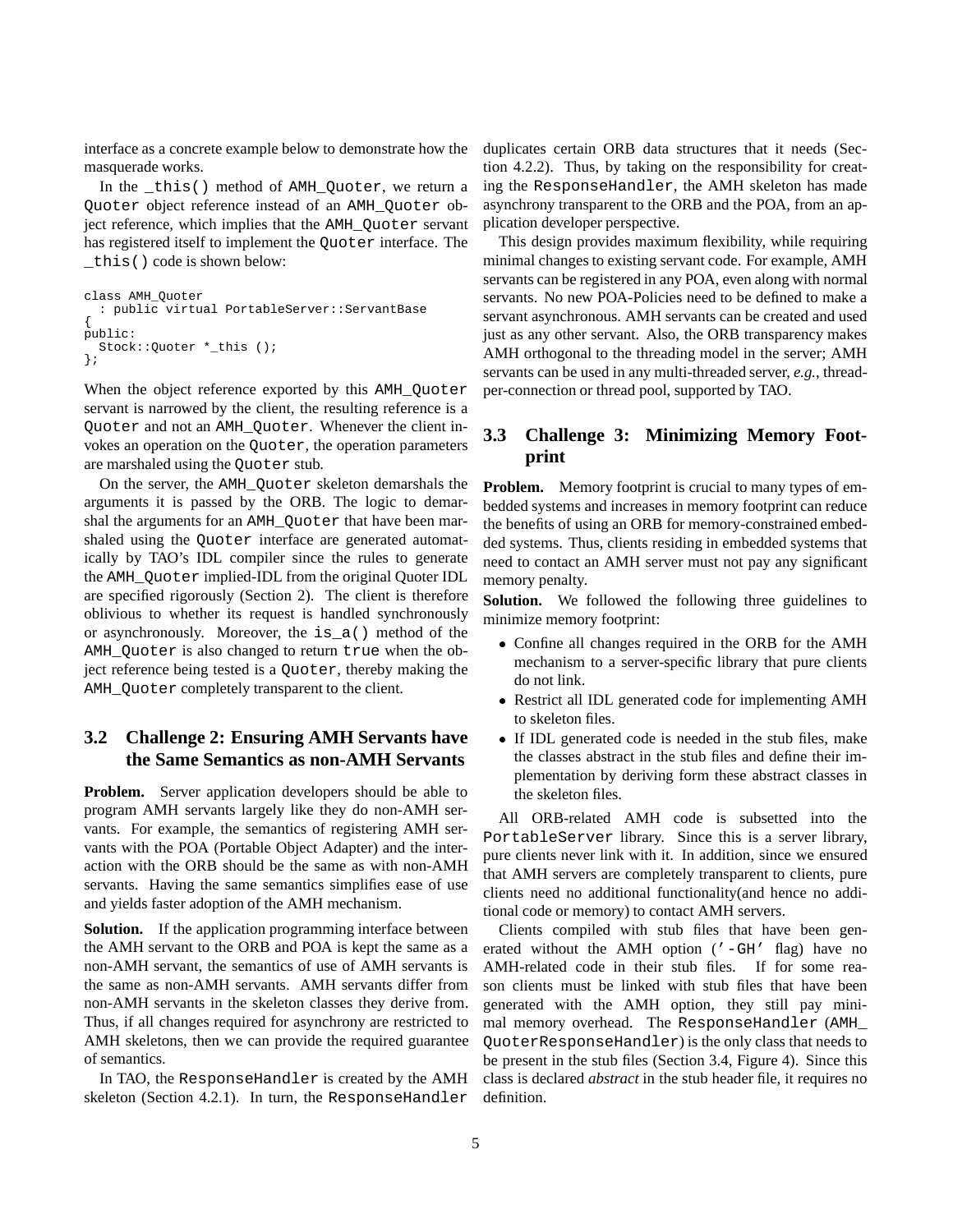### **3.4 Challenge 4. Simplifying Maintainability and Evolution of AMH Functionality**

**Problem.** AMH is not (yet) a CORBA standard so any changes that occur in the standard must be easy to incorporate. Moreover, the AMH functionality in TAO must be easy to extend and maintain.

**Solution.** The various AMH components (both the IDL generated classes and the ORB files) have been designed so as to to cleanly separate and encapsulate functionality. The base ResponseHandler class (AMH\_QuoterResponseHandler) is declared abstract in the stub header file.<sup>3</sup> We implement the ResponseHandler functionality in the skeleton files (TAO\_AMH\_QuoterResponseHandler) by deriving from the base ResponseHandler class. This cleanly separates the ResponseHandler interface from it's implementation. An added benefit is that clients do not have to link in any server code even though a ResponseHandler is purely a server functionality.

We have taken this separation of concerns a step further and encapsulated all ORB-Core related functionality of a ResponseHandler in a TAO specific class called TAO\_ ResponseHandler. All ORB-specific data structures manipulation and interaction is localized to this class. Thus, the final implementation of a ResponseHandler (TAO\_AMH\_ QuoterResponseHandler) only implements the marshaling of the return, out, and inout values. Localizing all ORB-interaction in a ORB-specific file also ensures that the IDL compiler generated code for a ResponseHandler is minimal, thereby reducing the code in the IDL compiler itself. The inheritance hierarchy of the ResponseHandler is shown in Figure 4.





 $3$ The ResponseHandler implied-IDL is a local interface, so it must be declared in the stub files.

All the differences between an asynchronous servant and a synchronous servant are present only in the AMH skeleton. Likewise, all ORB-Core related functionality of a ResponseHandler is encapsulated in TAO\_ ResponseHandler. This design ensures changes to AMH functionality are restricted to a known and minimal set of classes, without effecting the rest of the ORB-core code. Moreover, the IDL compiler-generated code is separated from the ORB-implementation of AMH functionality, which makes it easy to change ORB functionality without affecting the IDL compiler code that generates AMH stubs and skeletons. Thus, IDL compiler code, ORB code for asynchronous servants, and all other ORB code is cleanly separated so that each can evolve separately without adversely affecting the other.

## **4 Applying AMH In Practice**

This section first illustrates how to program TAO's AMH implementation and then shows how it works internally. We also illustrate how to send exceptions via AMH.

#### **4.1 An Example AMH Server Application**

We illustrate how AMH may be used in a middle-server that is based upon the Stock:: Quoter interface from Section 2.4 This server accepts client requests for stock quotes and forwards them to sink server(s). The sink server processes the stock-quote request and then sends the reply to the middleserver, which forwards it to the client. The middle-server operates as follows. It obtains the reference to the sink server(s) when it starts up and instantiates the servant with it. For simplicity, we only use one instance of a sink server in this example.

```
int main (int argc, char *argv[])
{
  // Initialize the ORB and POA as usual...
  // Get a reference to the sink server.
 CORBA::Object_var obj =
    orb->string_to_object (argv[1]);
  Stock::Quoter_var sink_server =
         Stock::Quoter::_narrow (obj.in ());
  // Create an AMH enabled servant
  Stock_AMHQuoter_i *amh_servant =
         new Stock_AMHQuoter_i (sink_server);
  // Register servant as usual with POA
 Stock::Quoter_var quoter = amh_servant->this ();
  // Export quoter reference for clients to use...
}
```
The AMH servant stores the reference to the sink server (target\_quoter\_) and uses it in the get\_quote()

<sup>4</sup>A complete example of an AMH middle-tier server is available in the TAO open-source release in \$TAO\_ROOT/examples/AMH.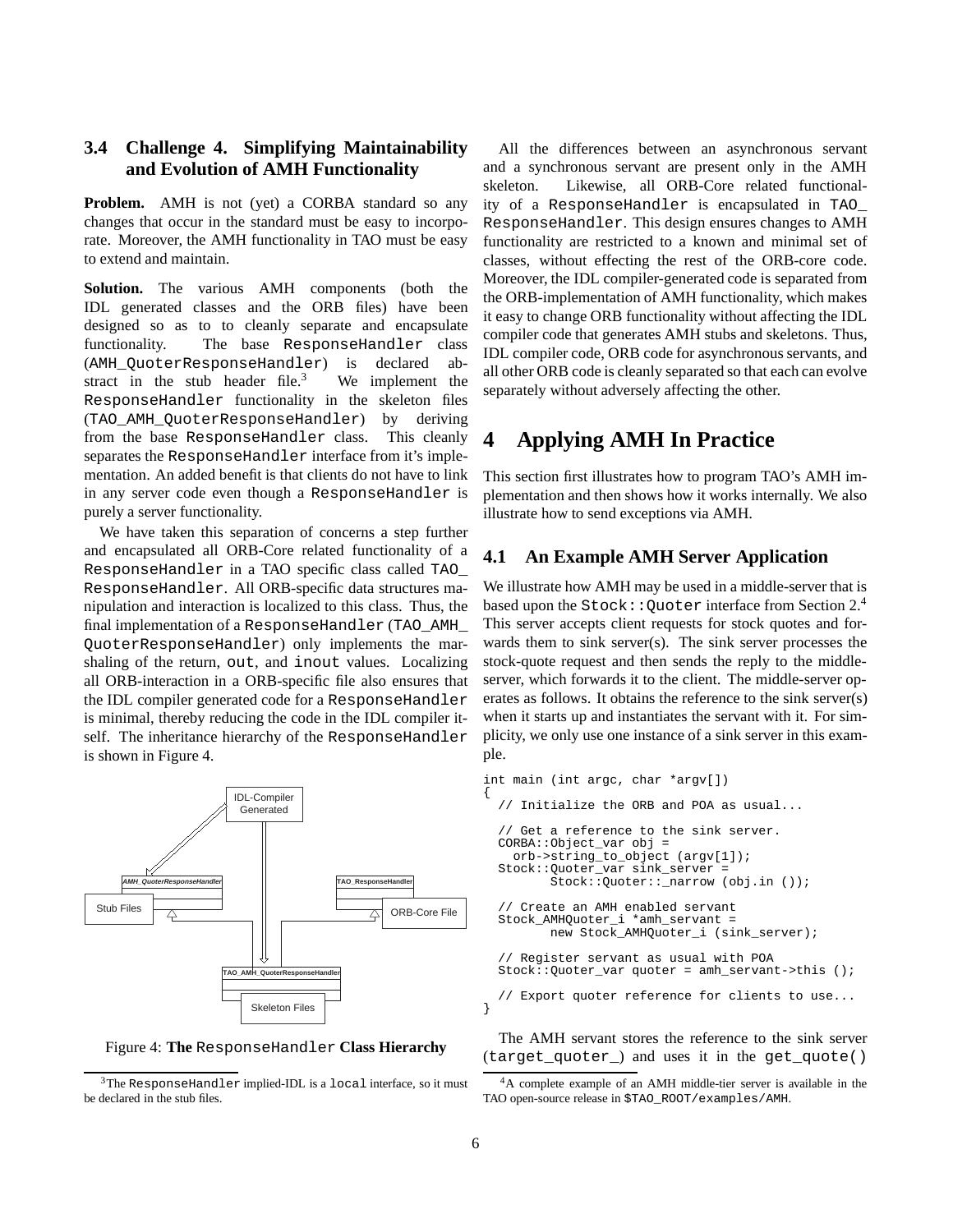method to send the request to the sink server. The servant implementation for the asynchronous-operation looks like this:

```
void Stock_AMHQuoter_i::get_quote
       (Stock::AMH_QuoterResponseHandler_ptr rh,
        const char *stock_name)
{
  // Create AMI Callback object.
  Quoter_Callback *callback =
    new Quoter Callback (rh);
  // Activate callback.
 AMI_Quoter_var callback = callback->_this ();
  // Invoke the AMI request.
  target_quoter_->sendc_get_quote (callback,
                                    stock_name);
}
```
The get quote() method returns almost immediately since sendc get quote is asynchronous. The middleserver is now ready to accept another client request.

The AMI Quoter Callback class stores the ResponseHandler (rh\_) internally and uses it to send the reply to the client as follows:

```
void Quoter_Callback::get_quote (CORBA::Long retval)
{
  rh_->get_quote (retval);
}
```
The AMH servant stores the ResponseHandler into the AMI callback object so that when the reply from the sink server arrives, the AMI callback object can send the reply to the client.

### **4.2 AMH in Action**

Now that we've shown how to program an AMH server, we can describe its internal behavior. The remainder of this section describes how AMH handles a request asynchronously, stores enough state from a request so that the reply can be sent later, and sends exceptions asynchronously.

#### **4.2.1 Asynchronous Request Handling**

The stub and skeleton classes generated for each IDL interface by an OMG IDL compiler are used as follows:

- Client applications use stub classes to narrow server references and to marshal/demarshal method arguments (when operations are invoked on the narrowed reference).
- Server applications implement servant classes that derive from skeleton classes and implement the functionality for the interface.

Figure 5 shows how the various components (servant/skeleton/poa/orb) interact to handle an asynchronous request:

1. The client request is received by the server ORB and is dispatched to the POA as usual.



Figure 5: **TAO's AMH Implementation**

- 2. The POA locates the servant that handles the request and dispatches the request to it. Until this point, the path taken by the client request is identical to the path of a synchronous request.
- 3. The servant that is dispatched by the POA is an asynchronous servant (henceforth referred to as *AMH servant*), since it derives from an asynchronous skeleton (henceforth referred to as an *AMH skeleton*). Section 3.1 describes how the AMH servant registers with the POA to handle asynchronous requests.
- 4. The Servant\_Base calls the appropriate method of the derived AMH skeleton.
- 5. The AMH skeleton method first demarshals the in and inout parameters and then creates the ResponseHandler for the request.
- 6. The ResponseHandler along with the in parameters are then passed to the AMH servant that processes the request.

**Interfacing the AMH Skeleton to the ORB-Core:** All skeletons (whether synchronous or asynchronous) derive from a base skeleton class called the Servant\_Base class. In the case of a synchronous request, this base class dispatches the method in the derived skeleton class and sends the marshaled out, inout, and return parameters back to the client. To implement AMH, we added a new method in the Servant\_Base class called asynchronous\_upcall\_ dispatch(), which upcalls the method in the derived AMH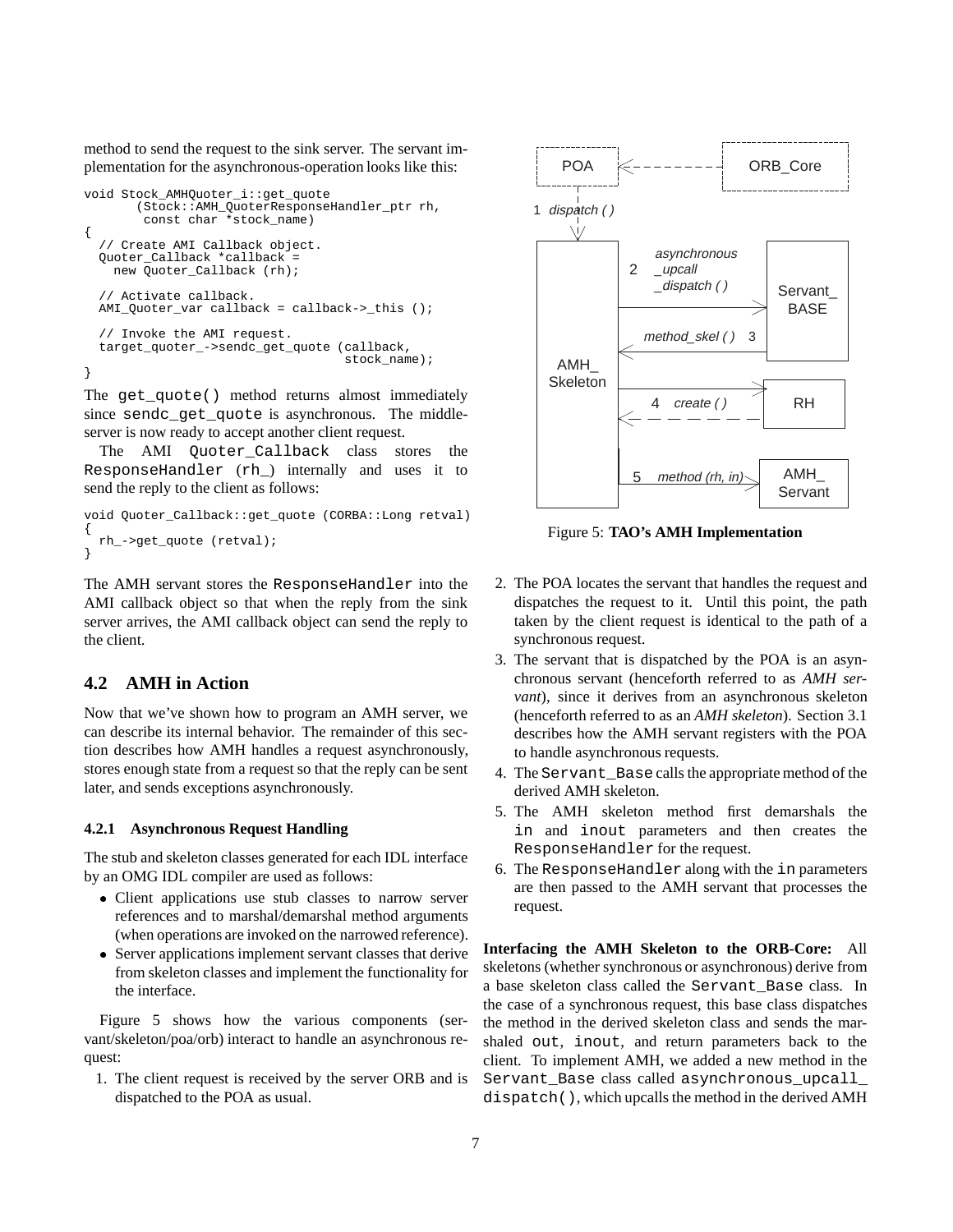skeleton class but does not implement the functionality of sending the return values to the client. This design enables the asynchronous-upcall to return immediately without waiting for the upcall to process the request and marshal the out, inout, and return parameters. By restricting all changes to within the skeleton classes we ensure that asynchronous servants are transparent to both the ORB and the POA. Section 3.2 describes the advantages of this degree of transparency in TAO's AMH design.

#### **4.2.2 Asynchronous Reply**

All ResponseHandler classes derive from a base class ResponseHandler called TAO\_AMH\_ ResponseHandler, as described in Section 2. When a server finishes processing an upcall and is ready to send a reply to the client, it invokes the ResponseHandler with the appropriate out, inout, and return parameters. Figure- 6 shows how the ResponseHandler sends the reply back to the client.



Figure 6: **TAO's Asynchronous Return Implementation**

Each of these steps is described below:

- 1. The middle-tier server invokes the ResponseHandler (RH) with the appropriate parameters
- 2. The derived RH invokes a method on its base RH to initialize the ORB parameters needed to send a reply
- 3. The derived RH marshals the out, inout, and return parameters
- 4. The derived RH then invokes the base class's send\_ reply method and
- 5. This method sends the marshaled parameters to the client.

**Interfacing the ResponseHandler to the ORB-Core:** When the derived RH is first constructed, various ORB parameters are stored in the heap memory by the RH constructor These parameters are subsequently used when the marshaled parameters are sent to the client. The derived RH functionality is limited to only marshaling the parameters, *i.e.*, all ORB-specific functionality is present in the base TAO\_AMH\_ResponseHandler class. The advantages of this design are described in Section 3.3.

#### **4.3 Asynchronous Exceptions**

To send exceptions asynchronously, the exception operation (Section 2) of the ResponseHandler is used. As usual, the exception to be sent is constructed by the server application developer:

Stock::Invalid\_Stock\_Symbol stock\_exception;

This exception is now "wrapped" by an ExceptionHolder (Section 2):

```
Stock::AMH_QuoterExceptionHolder holder
  (&stock_exception);
```
Invoking the exception operation of the ResponseHandler with the ExceptionHolder results in the exception being sent to the client, as follows:

```
// POA Stock::TAO AMH QuoterResponseHandler rh;
rh.get_quote_excep (&holder);
```
Internally, the ResponseHandler invokes the raise operation of the ExceptionHolder. This operation raises the exception that has been stored when the ExceptionHolder was constructed. The ResponseHandler catches the raised exception and after narrowing it to the correct type, uses the state saved in the ResponseHandler to marshals the exception to the client. The restriction of the raise operation having the same raises clause as the original operation ensures that only the exceptions declared for that operation can be sent to the client.

# **5 An Empirical Comparison of ORB Concurrency Models**

A key goal motivating our work on AMH was to improve the scalability of CORBA servers. To determine whether our design and implementation of AMH in TAO achieved this goal, we benchmarked the throughput of AMH against other common CORBA server models: thread-per-connection, thread pool and single-threaded reactive model. We defined throughput as the total number of replies that the middle-tier server sends to the client divided by the total time the middle-tier server takes to send those replies. The benchmark involved a middle-tier server run using various types of concurrency models. This section describes the benchmark testbed and the results of our experiments.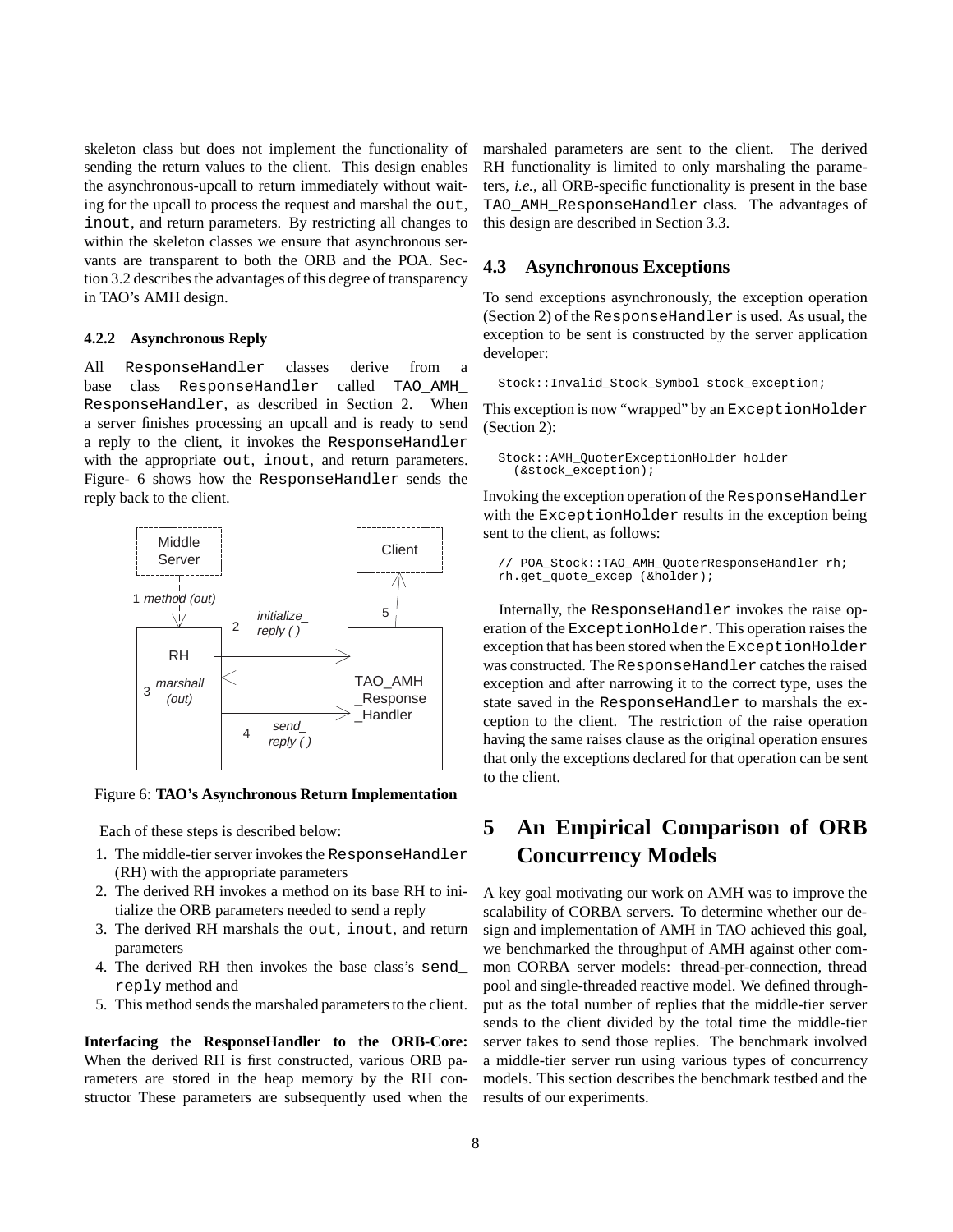#### **5.1 Overview of Benchmarking Testbed**

**Hardware and systems software.** The benchmark was performed using three separate machines all interconnected by a 10 Mbps LAN. Figure 7 shows the configuration of the



Figure 7: **Benchmarks Testbed**

testbed, which is outlined below:

- The *source client machine* was a dual Intel XEON CPU machine with 1GB of RAM and each CPU running at 1,700MHz.
- The *middle-tier server machine* was an Intel single CPU 733 MHz machine with 512KB of RAM.
- The *sink-sever machine* was a dual Intel Pentium III CPU machine with 512 KB of RAM and each CPU running at 733 MHz.

This configuration of the middle-tier server being the most resource constrained machine was chosen so that the middle-tier server machine could be pushed to its maximum capacity and any bottleneck would only exist on the middle-server machine. The client machine ran Red-Hat Linux 7.2 (Kernel 2.4.7), the middle-tier ran Debian Linux (Kernel 2.2.18) and the sink server ran Debian Linux (Kernel 2.4.16). The client, middletier server and sink server were all compiled and linked statically with TAO release 1.2.2. Complete source-code for the benchmark tests are available in the TAO open-source release in \$TAO\_ROOT/performance-tests/AMH\_Middle\_ Server.

**Throughput benchmark test description.** The client machine spawns a specified number of clients that then flood the middle-tier server with requests. Each client sends the next request when it receives a reply to the current request. The middle-tier server forwards these requests to a sink server. The sink server can be configured to delay sending response to the middle-tier server by a designated number of milliseconds. The sink server sends the response to the middle-tier server after the predefined delay and the middle-server then returns that response to the client.

The source client requests consisted of invoking an operation on the middle-tier server with a timestamp and waiting for a return value. The value returned to the client was the same timestamp that it had originally send to the middle-tier server. The middle-tier server knew how many clients would be connected to it before a test-run began. Thus, when a test started the middle-tier server started recording the throughput only after all clients had connected to it. Throughput measurement starts when all clients connect to the middle-tier server and stops when the first client disconnects. The *throughput* is thereby computed as the total number of replies sent to the client during this time-window, divided by the number of seconds that make up the time-window.

**Middle-tier server models.** We used the following five concurrency models of middle-tier servers in our experiments:

- Thread-per-connection (TPC)
- Single-Threaded Reactive (TPR-ST)
- Thread Pool with two threads (TPR-2)
- Single-threaded AMH (AMH-ST) and
- Multithreaded AMH with two threads (AMH-2).

We briefly describe the characteristics of each of these configurations below.

 **Thread-Per-Connection (TPC).** In this server, a new server thread is spawned for each new client. Each middleserver thread is exclusive for a client and only handles requests/responses specific to that client connection. After a thread is assigned to a client it cannot be used to process requests for another client. The maximum number of threads that can be spawned is limited only by the number of threads that the OS can spawn.

 **Single-Threaded Reactive (TPR-ST).** In this server, a single thread handles all requests and replies. Since the server is single-threaded, TAO can be configured so that all synchronizers are removed, which increases the throughput of the server. This single thread is dispatched reactively by the ORB so it can handle many different client connections, client requests, and sink server responses.

 **Thread Pool Reactive (TPR-2).** In this server, a predefined number of threads are spawned when the server starts up. In our benchmarks the TPR-2 server spawned two threads. Since the threads are managed by a reactive ORB, they are not exclusive to any client and thus can be reused to handle requests for multiple clients. For example, if a thread is blocked waiting for a response to arrive from a sink server, the same thread can be used again to process a new client request. In the TPC model, this was not possible since a thread waiting for response from the sink server could not be used to service a new client request from a different client.

 **Single-Threaded AMH (AMH-ST).** In this server, the ResponseHandler and timestamp for each client request is passed to an AMI servant. The AMI servant stores this value-pair in a hash map and invokes an asynchronous call on the sink server. The AMH servant returns immediately to handle more client requests. When a response from the sink server shows up, the AMI-servant extracts the appropriate ResponseHandler from the hash map using the timestamp (since the sink server returns back the same timestamp)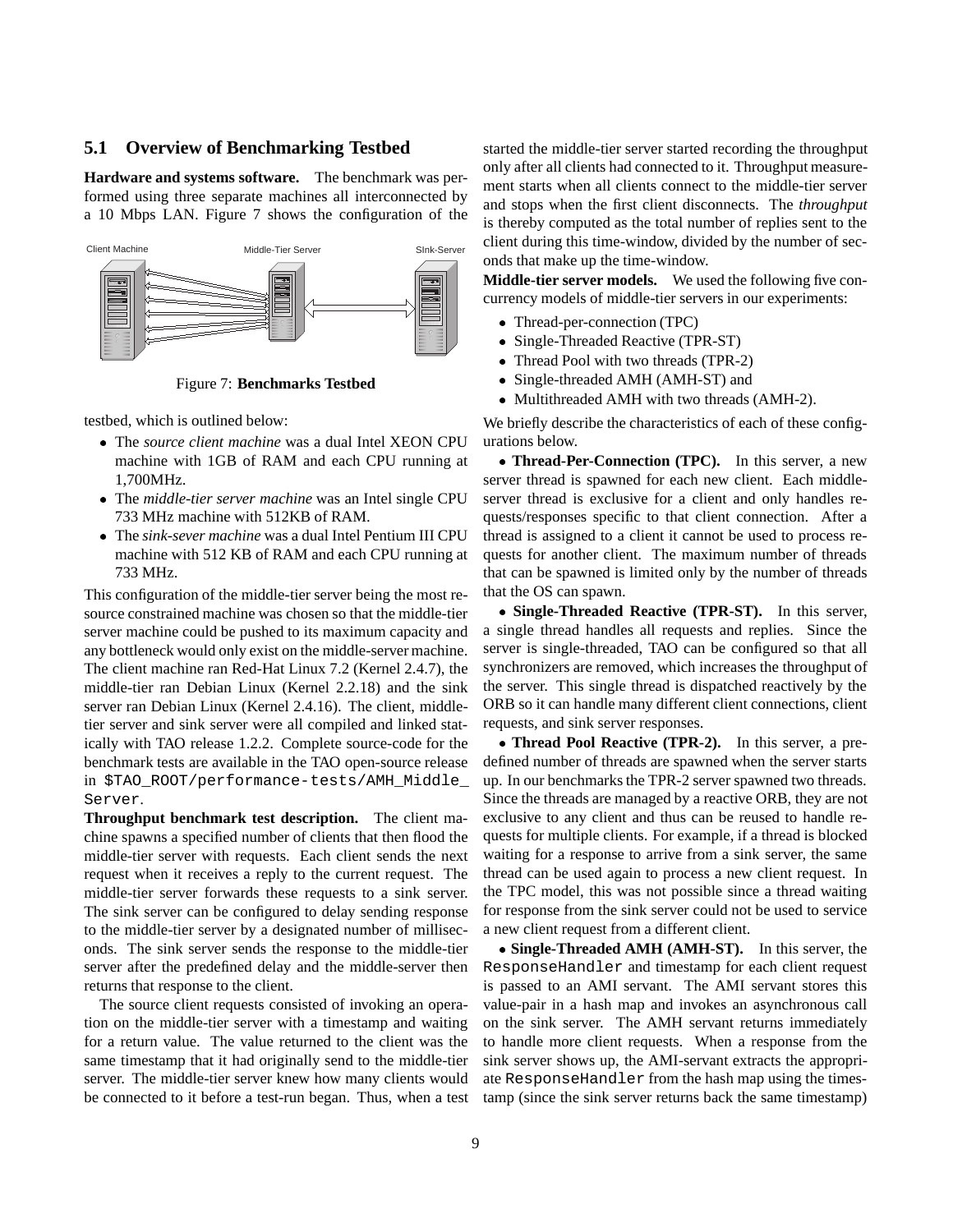and invokes the method on the ResponseHandler with the timestamp. The ResponseHandler sends the timestamp value to the client. In brief, the ST-AMH middle-tier server stores ResponseHandlers and timestamps in a hash map, extracts the appropriate ResponseHandler when a sink server response arrives, and invokes the ResponseHandler method. Since this server is also single-threaded, all threadlocks in the ORB are removed at compile time.

 **Multi-Threaded AMH (AMH-2).** In this server, we have two threads controlled by a reactive-ORB that do the same work as the ST-AMH server. Except for the spawning of two threads (and hence synchronizers being present in the ORB), this test is the same as the AMH-ST middle-tier server.

#### **5.2 Client Scalability Test**

**Overview.** In this test, the number of clients are steadily increased. Each client makes 1,000 twoway requests to the middle-tier server. The sink server is configured to delay the response by 40 milliseconds. In an ideal middle-tier server we could expect the throughput to increase with the number of clients until the middle-tier server reaches its maximum capacity. Thereafter, the throughput should remain constant, even with further increase in the number of clients.

**Empirical results.** Figure 8 shows the result of running the



Figure 8: **Throughput of Middle-tier Servers with Increasing Clients**

benchmark with different middle-tier servers. The test results for each concurrency model are described below.

 **Thread-Per-Connection (TPC).** In our middle-tier configuration, the middle-tier server could only spawn 250 threads before the context switching overhead surpassed any useful work done. The highest throughput is at 150 clients, after which there is a steady decrease in throughput. This degradation seems to stem from the excessive time the server is spending context-switching between the various threads.

 **Thread Pool Reactive (TPR-2.** This server has the worst throughput among all the servers, though it is a bit more scalable than TPC, up to 50 clients more. In TPR-2, two threads can handle many simultaneous client requests. Since a new activation record is created for each new client request, however, the threads cannot handle the responses sent by the sink server in any order. Instead, they can unwind the stack only if the current response corresponds to the top of the activation record; otherwise, the thread cannot process the response. This constraint not only decreases the throughput of the server, but when the stack of the thread grows beyond the 2 MB limit on our machine, the server crashes due to unprocessed replies when more client requests arrive. This behavior occurs when more than 300 simultaneous clients are connected to the middle-tier server.

 **Single-Threaded Reactive (TPR-ST).** The performance of this server closely follows the TRP-2 server. Although there are no synchronizers in this server, the gain in performance by the removal of the locks is offset by having to make a single thread handle all the work, *i.e.*, client request processing, invoking requests on the sink server, sink serverreply processing, and sending replies to clients.

 **Single-Threaded AMH (AMH-ST).** The AMH-ST server scales well, handling up to 400 simultaneous clients. We did not test the server with more than 400 clients since at that point the client-machine and the sink server machine were starting to bias the results because the load on them was quite high. With faster and much more powerful client and sink server machines, AMH-ST server would likely have been able to handle even more clients. The throughput of the AMH-ST server, however, tends to dip sharply at certain points (100 and 250 clients). We are investigating what is triggering this errant behavior.

 **Multi-Threaded AMH (AMH-2).** The AMH-2 server performs better than the AMH-ST server under conditions of heavy load (upwards of 250 clients) but with light or moderate load, the AMH-ST server sometimes performs better (150 and 200 clients).

**Results synopsis.** AMH middle-servers deliver higher throughput than conventional ORB threading models, such as thread-per-connection and thread pool, under conditions of heavy load. Under conditions of light or medium load, the AMH servers are at par or only slightly below par the conventional CORBA servers. Only at one data-point (100 clients) is one of the conventional servers (thread-per-connection) better than either of the AMH servers. For some cases (more than 300 clients), AMH based servers are the only option since only they can cope with that kind of load.

Figure 9 compares one server each from each camp (AMH-2 from the AMH camp and TPC from the traditional servers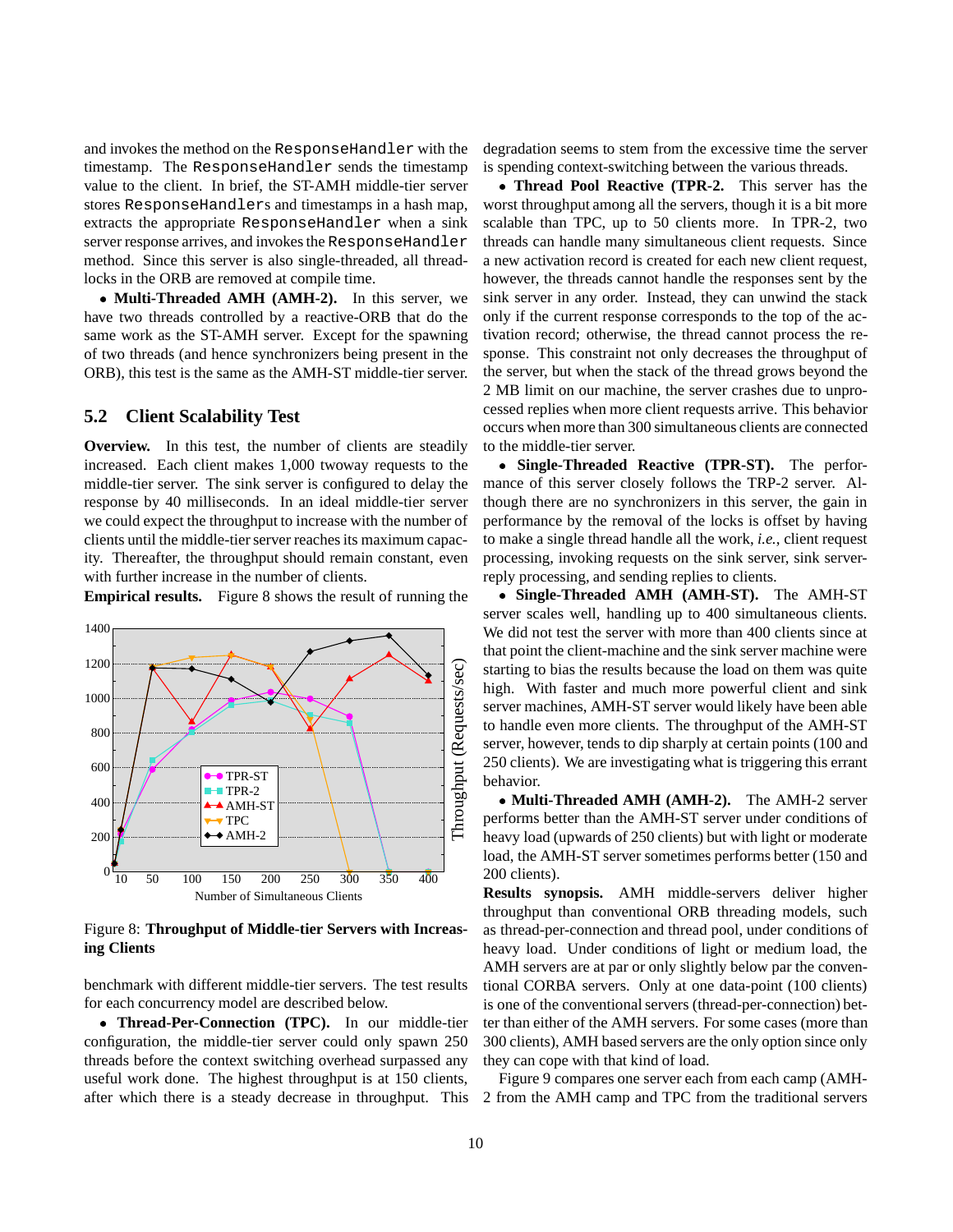

Figure 9: **Comparison Between TPC and AMH wrt Throughput Scalability**

camp). As shown in the figure, AMH-2 lags in performance as compared to TPC in the medium-range of load (from 100 to 200 clients). When the load is heavy, however, the AMH-2 server performs far better. It is also illustrative to see that if it were possible to switch dynamically between middle-server implementations the throughput can be almost constant, across all types of loads, *i.e.*, light, medium or heavy.

#### **5.3 Latency Scalability Test**

**Overview.** In this test, the number of clients is held constant at 150 clients. Each client makes 1,000 requests to the middletier server. The sink server delay is then varied by an increasing amount of time.

**Empirical results.** Figure 10 shows the result of this benchmark. Even though Figure 10 shows a sink server latency to be 0 milliseconds, the delay experienced by the middle-tier server is not 0 due to network latency. In our benchmark, this network latency was  $\sim 0.3$  milliseconds. We can safely ignore this latency since for the rest of the data points the sink server latency is large  $(>10$  milliseconds) compared to the network latency. The test results for each concurrency model are described below.

 **Single-Threaded Reactive (TPR-ST).** This server shows the highest throughput when the latency is minimum, delivering up to 500 requests/sec more than any of the other servers at 0 sink server delay. Since this server is singlethreaded, there are no locks in the ORB, which helps it to achieve a high throughput. As the sink server latency increases, however, the throughput degrades rapidly in a linear fashion.



Figure 10: **Throughput of Middle-tier Servers with Increasing Sink Server Latency**

 **Thread Pool Reactive (TPR-2).** The throughput of the thread pool reactive middle-server (TPR-2) is almost constant until  $\sim$ 20 milli-second sink server delay. It also reaches it maximum throughput at this point with 1,281 requests/sec. After this point, there is a rapid and linear decline in throughput.

 **Thread-Per-Connection (TPC).** This middle-server model does much better, showing an almost consistent throughput around 1,000 requests/sec until the delay from the sink server hits 80 milliseconds. At this point, the throughput suddenly drops. When the delay is high enough (in this case 80 milliseconds), all threads in the middle-tier server are blocked waiting for the sink server replies to arrive. When the replies arrive the middle-tier server suddenly becomes busy in a burst, spending considerable time context switching between the many threads that have suddenly become active to handle the pending client requests and the pending sink server responses.

 **AMH servers (AMH-ST and AMH-2).** The AMH servers behave quite similarly with respect to each other. Initially, when the latency is low they lag behind in throughput compared to the other servers (TPC and TPR-2). This behavior may occur since the AMH servers allocate ResponseHandlers on the heap, which is costlier than the stack allocation used by the other servers. As the time to allocate on the heap becomes insignificant compared to the blocking time, however, the AMH servers clearly show their ability to scale with respect to sink server delay. At 160 milliseconds delay from the sink server, the AMH servers are very close at achieving the maximum throughput (1,000 requests/sec) at that delay, achieving a throughput of 941 requests/sec and 938 requests/sec for AMH-ST and AMH-2, respectively. The other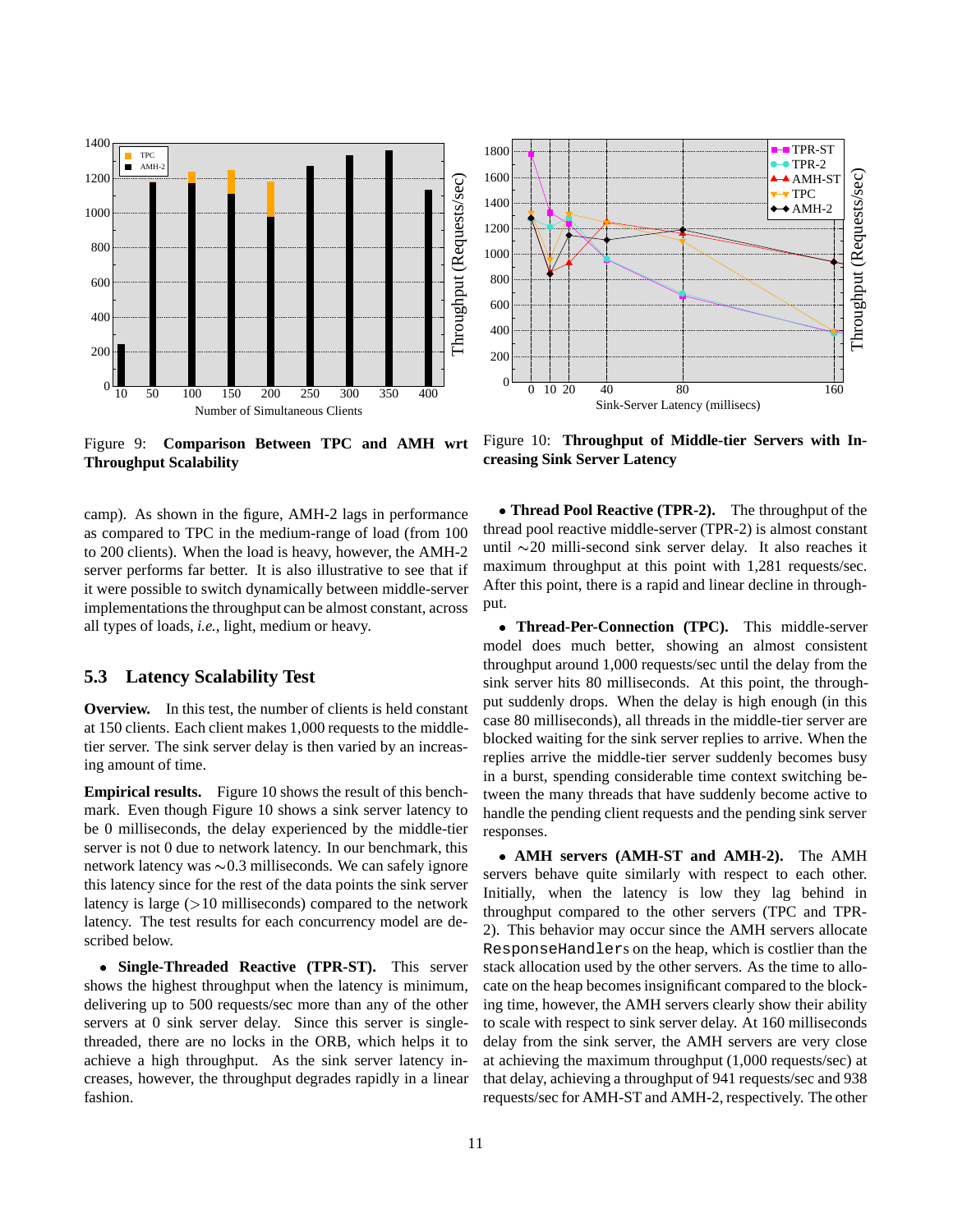

Figure 11: **Sink Server Latency Comparison Between TPC, TPR, and AMH**

servers are half that throughput, achieving 381 requests/sec and 396 requests/sec for TPR-2 and TPC, respectively.

**Result synopsis.** AMH is a clear winner when the blocking time is quite large. Conversely, if it is known that the blocking time will be low and the load on the server will be constantly high, thread pool or thread-per-connection may be a better choice. Figure 11 compares the TPR-ST, TPC and AMH-2 concurrency models. As seen in Figure 11, when the sink server latency is small (0-10 milli secs), the single-threaded reactive server (TPR-ST) delivers maximum throughput; when the latency is between 20-40 milliseconds, the thread-perconnection server works best; and for latencies higher than 40 milliseconds, the AMH servers are the most scalable.

# **6 Future Enhancements and Research Directions**

This section outlines future enhancements and research directions related to our work on AMH.

**Future enhancements.** While we have tried to provide maximum flexibility to application developers who want to use AMH, the following situations could arise where developers would like even more fine grained control:

• The current way to generate an AMH servant is to compile the whole IDL interface with the -GH flag. There could be interfaces in which some operations would not block and the AMH mechanism may be a overhead in those operations while AMH is needed in other mechanisms. Currently AMH is applicable only at the interface-level and not at the operation-level. Support for operation-level control and specification for AMH is one enhancement we are considering.

 Currently, one ResponseHandler is created for each client request. Application developers have no control over this creation policy of ResponseHandlers. Future enhancement may include policies to control the creation of ResponseHandlers, *e.g.*, from a memory pool, or reassignment to an existing ResponseHandler.

**Research directions.** Many of TAO's existing ORB optimizations [8] are based on the assumption that a single activation record handles a request. Associating a request with an activation record has certain advantages, *e.g.*, it is faster than allocating on the heap and it is easy to analyze the request's lifetime. When the thread exits the activation record, the request is destroyed implicitly. With AMH, however, this basic assumption is violated. For example, the Portable Interceptors specification relies solely on this assumption. We are in the process of determining the scenarios in which AMH can cause problems and how these problems can be avoided.

Allocating requests on the heap raises many dynamic memory management issues, such as heap fragmentation, jitter induced by heap-allocation algorithms, and obtaining and releasing locks during memory management operations. Since AMH is on the critical-path, this overhead could lead to higher jitter, which is undesirable in real-time systems. We are in the process of analyzing and empirically benchmarking if AMH introduces jitter and ways to reduce it.

Many services offered by TAO, such as Load-Balancing and Event-Service, are used in middle-tier servers. Incorporating AMH into these services would improve their efficiency. Future work would include designing and incorporating AMH into these services.

## **7 Related Work**

Distributed systems modeled as entities, such as Actors [9], sending asynchronous messages to each other have been studied theoretically, as well as implemented commercially as Message Oriented Middleware (MOM) (with less stringent semantics [6, 10]). Having an explicit asynchronous model offers more flexibility and dynamicity in the system since individual messages can be 'acted-upon'/transformed or rerouted easily [11]. However, this flexibility often yields lower performance, *e.g.*, These types of systems have been known to perform around two orders of magnitude worse than synchronous systems in which initial connection setup takes time, but after the connection is established communication between the client and the server is fast [12].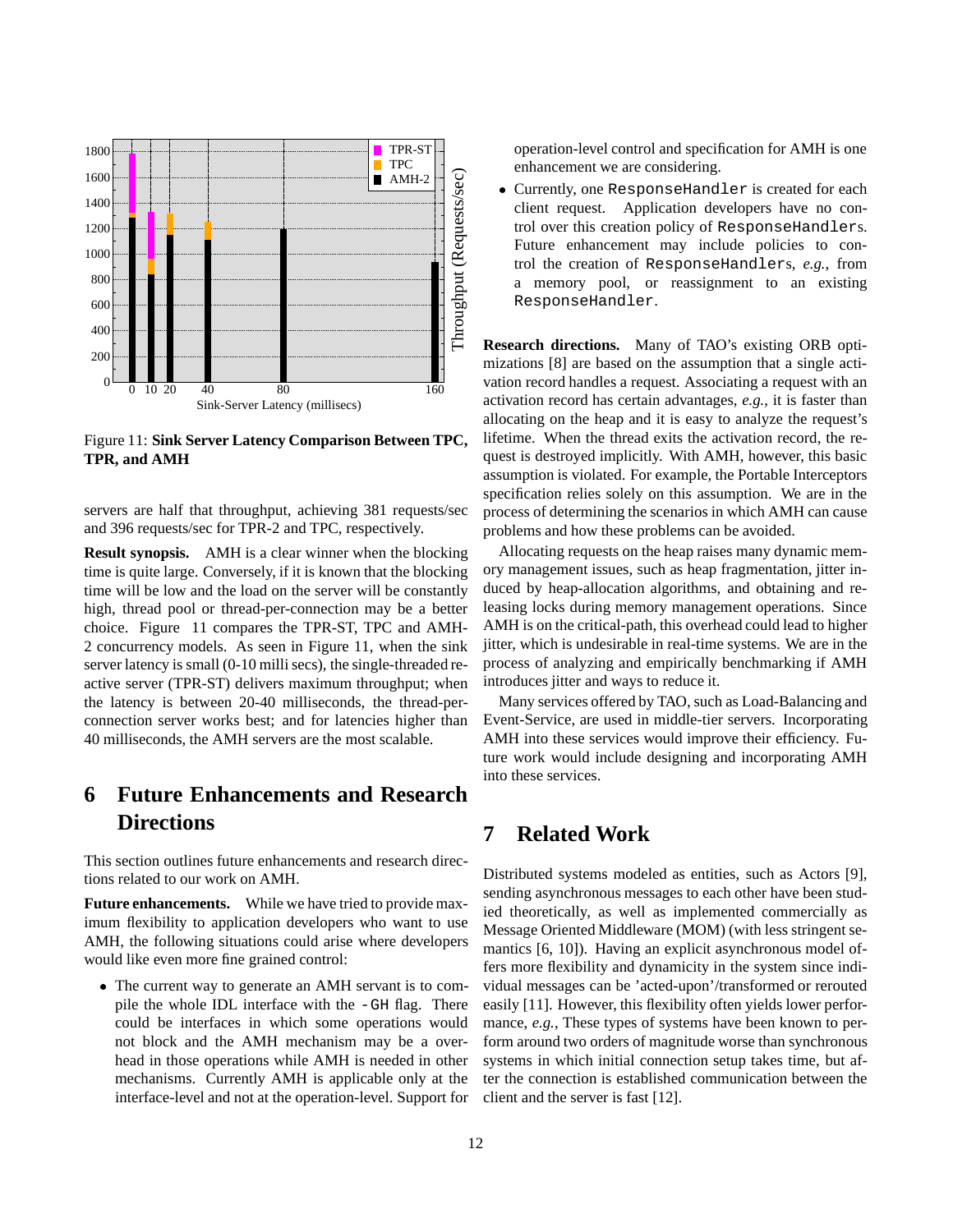CORBA has an explicitly synchronous model based upon the RPC mechanism, with even oneway calls having an explicit void return type [13]. Throughput in a synchronous system, though, may degrade dramatically when system resources, such as threads, are wasted while waiting for a long I/O or external events. This degradation becomes easily apparent when a client is blocked waiting for a response from a server that is taking a long time to send a reply. The AMI specification in CORBA was designed specifically to overcome this problem for clients. The same problem exists for servers, however, as described in Section 1. Different server concurrency models have been proposed and implemented [14, 15, 16] to better utilize system resources for various types of client requests [17]. AMH is specifically aimed at addressing the root of this problem: *explicitly dissociating the request reception from request processing*. An initial inspiration for this approach was the implementation of *continuations* in the MACH kernel, which resulted in significant performance improvements in that OS kernel [5]. Other examples of similar work include Futures [18] and Promises [19], which are language mechanisms that decouple method invocation from method return values passed back to the caller when a method finishes executing.

Other distributed object computing middleware, such as DCOM [20, 21], also support asynchronous invocations on the client and the server side. Java RMI [22, 23] does not provide asynchronous functionality on either the client or the server, resulting in performance degradation when servers take a long time to respond to calls. The Java Messaging Service (JMS) [10] tries to alleviate this problem by providing a mechanism for receiving sending and messages asynchronously.

## **8 Concluding Remarks**

The CORBA asynchronous method invocation (AMI) mechanism can significantly improve the scalability and responsiveness of many types of client applications. A similar mechanism for servers to handle method calls asynchronously has not been available until now. Asynchronous server support is useful in many situations, such as building scalable middletier servers, improving the scalability of servers that are constrained to be single-threaded, or allowing servers to perform multiple requests in parallel to backend-servers for a single client request.

This paper defines a specification for an asynchronous method handling mechanism (AMH) and describes how it has been designed and implemented in The ACE ORB (TAO). AMH can be used to mitigate the scalability limitations of conventional multi-threaded middle-tier servers. Empirical benchmarks show how asynchronous servers scale better than other server concurrency models, such as thread-perconnection and thread pool, in terms of the number of concurrent clients and long running server upcalls. The TAO AMH feature is particularly useful for highly loaded middletier servers that must contact multiple back-end servers to service a client request, *e.g.*, that of a firewall server.

In general, the benefits of AMH are:

- Middle-tier servers can process new incoming requests without having to wait for responses from sink servers, which improves the scalability of middle-tier servers without needing to spawn a large number of threads.
- AMH allows servers to handle requests in an order other than the order in which they were received, even when using a single-threaded reactive concurrency model.
- Multi-threaded servers are generally harder to write and maintain than single-threaded servers. AMH can be used to develop single-threaded servers that are more scalable than conventional multi-threaded servers.

An open-source version of AMH can be downloaded in the latest TAO release from deuce.doc.wustl.edu/ Download.html.

### **References**

- [1] A. B. Arulanthu, C. O'Ryan, D. C. Schmidt, M. Kircher, and J. Parsons, "The Design and Performance of a Scalable ORB Architecture for CORBA Asynchronous Messaging," in *Proceedings of the Middleware 2000 Conference*, ACM/IFIP, Apr. 2000.
- [2] W. W. Eckerson, "Three Tier Client/Server Architecture: Achieving Scalability, Performance and Efficiency in Client Server Applications," *Open Information Systems*, vol. 10, January 1995.
- [3] O. Othman, C. O'Ryan, and D. C. Schmidt, "An Efficient Adaptive Load Balancing Service for CORBA," *IEEE Distributed Systems Online*, vol. 2, Mar. 2001.
- [4] D. C. Schmidt, "Evaluating Architectures for Multi-threaded CORBA Object Request Brokers," *Communications of the ACM special issue on CORBA*, vol. 41, Oct. 1998.
- [5] R. P. Draves, B. N. Bershad, R. F. Rashid, and R. W. Dean, "Using Continuations to Implement Thread Management and Communication in Operating Systems," in *Proceedings of the* 13th *Symposium on Operating System Principles*, (Pacific Grove, CA), pp. 122–136, ACM, Oct. 1991.
- [6] IBM, "MQSeries Family." www-4.ibm.com/software/ts/mqseries/, 1999.
- [7] Object Management Group, *The Common Object Request Broker: Architecture and Specification*, 2.6 ed., Dec. 2001.
- [8] I. Pyarali, C. O'Ryan, D. C. Schmidt, N. Wang, V. Kachroo, and A. Gokhale, "Using Principle Patterns to Optimize Real-time ORBs," *IEEE Concurrency Magazine*, vol. 8, no. 1, 2000.
- [9] G. Agha, *A Model of Concurrent Computation in Distributed Systems*. MIT Press, 1986.
- [10] SUN, "Java Messaging Service Specification." http://jcp.org/aboutJava/communityprocess/maintenance/JMS/, 2002.